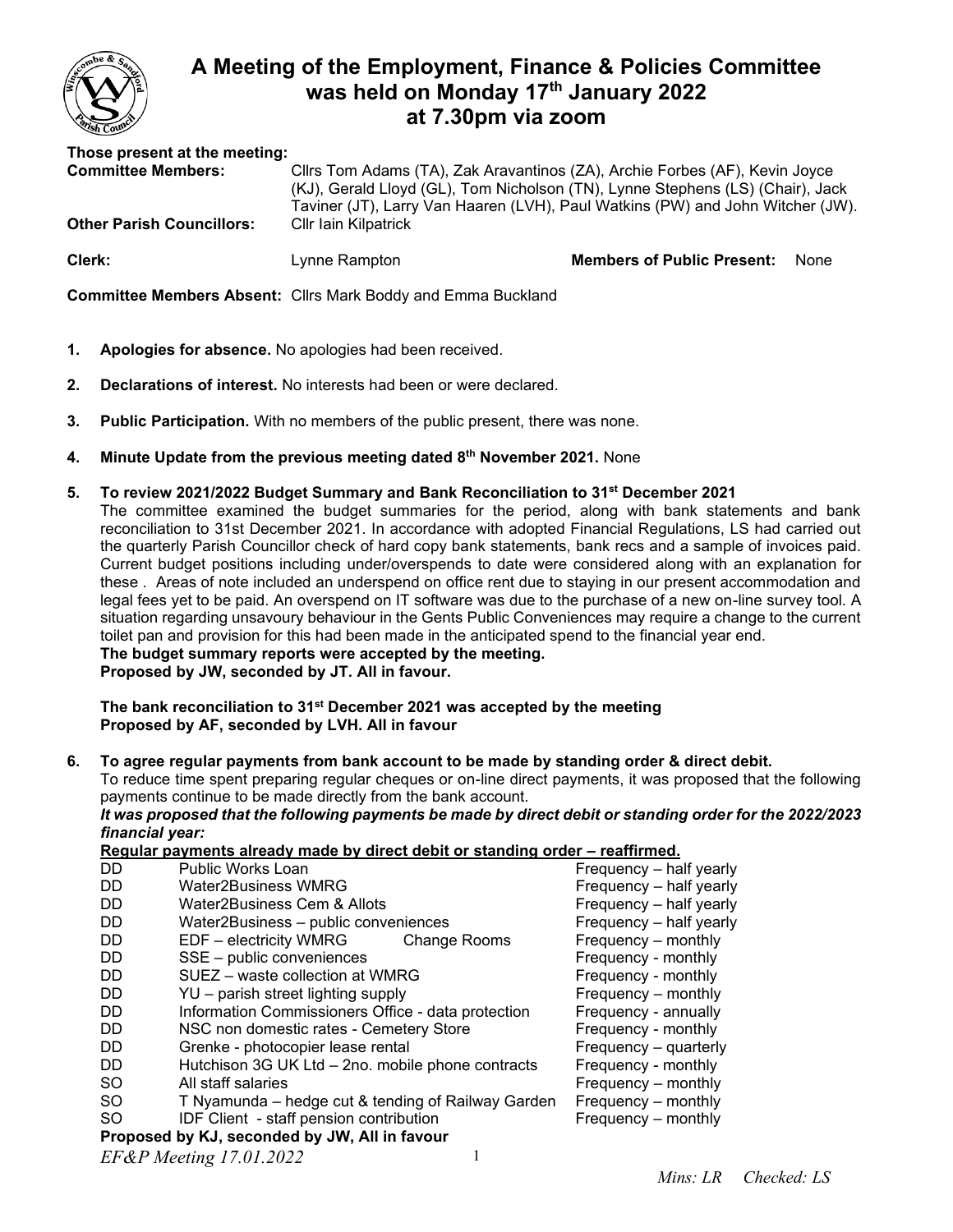**7. Budget Planning for the 2022/2023 financial year & to agree a precept figure for recommendation to the full Parish Council for approval.** Members considered rental charges and other income along with projected expenditure (Jan – Mar 2022) in advance of the 2022/2023 budget proposals.

With a number of large projects to be considered, the Chair reminded members of the need to exercise restraint in consideration of the budget and precept figures. COVID would have an impact on the current and future years council tax base figures.

- **a.** The parish council agreed in 2011/12 that cemetery fees collected should be earmarked towards future improvements at the Ilex Lane site. The C&G Group now request that permission is granted to replace the roofs to the two pergolas along with a second replacement seat to match the one recently replaced in the first pergola. Funds would be deducted from cemetery earmarked reserves. **Proposed by KJ, seconded by LVH. All in favour**
- **b.** It was proposed that no changes are made to cemetery fees for the 2022/23 financial year. A full review of fees for the cemetery and allotments should take place every 3-years unless there was a material change in maintenance outgoings for the site. **Proposed by GL, seconded by JW. All in favour**
- **c.** Sports Clubs contributions to grounds and changing rooms maintenance A £50 rise pa was recommended for each and represented an 7.1% increase on current charges. Whilst members were mindful when applying any increased charges to the sports clubs for use of the facilities and grounds, current rents were still considered to be low.

## **Proposed by ZA, seconded by JW. All in favour**

Should Winscombe Rugby Club proceed with a planning application to site changing room containers on the recreation ground, the parish council should consider an appropriate ground rent charge at that time.

- *d.* **Photocopier contract.** The current 5-year lease agreement expires May 2022; therefore, three proposals had been sought for a new contract that were considered by the meeting. Two responses were received. **It was recommended that on expiry of the current contract, a new 5-year lease contract is entered into for a Toshiba photocopy machine with lease and copy costs as detailed in these papers. Proposed by AF, seconded by TN, all members were in favour**
- **d. Grants***.* A list of grant applications received had been included within the budgets. The usual application from Winscombe Youth Club had been made by the club as this was again active after a period of closure due to COVID. Grant applications for 2022/2023 had been received from the Churchill and Langford Minibus Society and The Banwell, Winscombe and Sandford Children's Centre (towards running costs for the centre). These were considered and agreed along with usual contributions/donations for the Strawberry Line (maintenance works of the line in this parish) and the Citizens Advice Rural Outreach Service (currently taking place 'virtually' on a Tuesday morning). An application from the Flags and Festival Group had also been agreed by the PC for the engagement of a professional event planner for the Platinum Jubilee Festival to be held in June 2022. Provision had been made for small grant applications over the course of the next financial year and these would be agreed on a case-by-case basis, along with an application from the Parish Tree Wardens for plaques for Jubilee Oak Trees.
- **e. Churchill Sports Centre**. With the centre having been closed since March 2020 at the outbreak of the pandemic, NSC were now looking at options to re-open this. The building was reported to be in a poor condition in need of repair with NSC to fund this, but no further finance was available for the ongoing running and management costs. The site had a relative low number of users with a total of only 39,000 visits in 2019 including 13,658 swimming visits, meaning that the site's management needed subsidising at an estimated cost of a maximum of £100k a year. NSC were asking for local parishes to consider working together to provide the revenue subsidy to pay for a management contractor to enable the sports centre to re-open. The annual share of the subsidy for this parish council would be £24,008 with a commitment to this same sum for the next 5-years. Seven other parishes were being asked to take a share of the £100k costs with figures calculated per head of population.

**Whilst there was some support for the re-opening of the centre, the timing of the unexpected request from NSC 10 days before Christmas allowed the council no time for proper discussion with other interested parties, nor for any meaningful consultation in the parish. An annual commitment of over £24,000pa would have a significant impact on the parish precept (15.7% increase) for this item alone**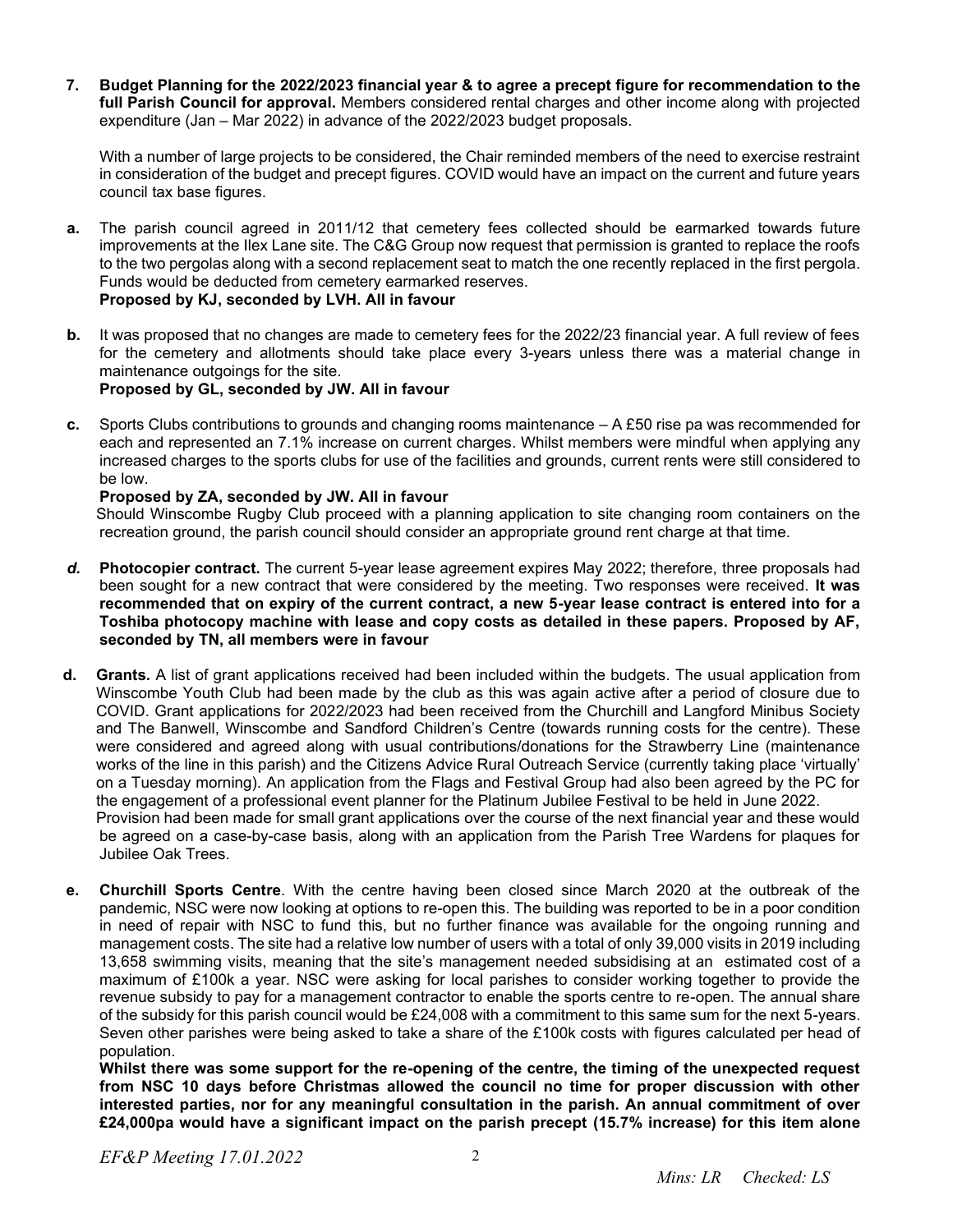**and this was before the council considered committing to other parish projects that have received community support. There was a clear lack of detail in the request with known costs for the running of such a facility to be exorbitantly high. For these reasons, funds to support the management of the Churchill Sports Centre should not be included in the 2022/23 budget proposals. Proposed by PW, seconded by GL. 11 members were in favour, 1 against.**

**f. Winscombe Community Centre**. The WCA had approached the parish council for support for funding of a new centre both through a loan (repayments to be met by the WCA each year) as well as a donation of £250,000. The pc would need to take a loan over a period of 30 years to finance such a grant and therefore a period of public consultation had taken place with the community throughout 2021 through an on-line survey, as well as delivery of the pc newsletters to all households in the parish. Of the responses received to the survey, there was significant support for financially contributing towards the project.

**Whilst there were still a number of legal and financial discussions to take place with the WCA Trustees and the outcome of the planning application awaited, provision should be made to finance the repayments for a £250,000 loan in the 2022/23 financial year. The allocation of funding in 2022/2023 could allow the building project to progress without unnecessary delay. Proposed by JW, seconded by JT. 9 in favour, 3 against.**

- **g. Greener Church Road Group.** A grant application had been made for the use of an online digital interactive tool to ascertain residents' views on various topics. The application advised that this could be a survey tool not only for local groups to use, but the parish council as well and that they could undertake surveys on behalf of local groups? An amount of £5,000 plus vat had been requested for a six-month licence to pilot the package. **The online consultation tool was considered to be a considerable expense for a half year licence. The GCRG, along with other groups currently conducted their own polls independently of the parish council. The application was recommended for refusal. Proposed by JT, seconded by AF. All in favour**
- **h. CPRE.** A request for annual parish council support from a countryside charity had been received. **The application for a £100 annual donation to CPRE was refused Proposed by AF, seconded by PW. 9 in favour, 1 against, 2 abstained from the vote**
- **i. Staffing – general***.* The Clerk and Deputy Clerk were engaged under a model NALC/SLCC contract. A pay award dating back to April 2021 was still under dispute and yet to be decided with unions. All other staff members had received a 2% pay-increase in April 2021. It was noted that the Finance Assistant had recently resigned and was no longer employed by the parish council. Duties had been split between the Clerk and Deputy until a decision made by the pc about the future of the role.
- **j. Environment Working Group***.* Due to the late arrival each year of free summer flowers from NSC that helped to fill parish planters, it had been previously agreed that future orders placed with NSC would be scaled back to allow the volunteer planters to purchase and plant their containers when stocks in local garden centres were readily available. This led to an increase in annual planter costs to the pc.

*Christmas.* With the current contractor no longer providing large, decorated Christmas Trees for Winscombe & Sandford, other options were to be considered by the group during 2022. It was noted that whilst Winscombe traders had generously contributed towards parish seasonal trees, no contribution had been received from any Sandford traders or business.

**The Christmas budget request should be reduced to £1,000 Proposed by AF, seconded by GL, 10 in favour, 1 against, 1 abstention.**

Whilst not a recommendation from the Working Group, it was considered prudent to replenish depleted funds for the replacement of **parish street lighting** equipment. Considerable expenditure had been incurred in 2021 due to the age of our 100+ lights.

## **k.** *War Memorial Recreation Ground Advisory Committee*

With considerable expenditure having taken place over the past 2-years to repair a collapsed drainage system on the parish council owned access road, future essential maintenance works for the road and carpark were considered. To reduce expenditure in the next financial year, final works were split over a two-year period, with resurfacing works to take place at a later date.

Repairs to the car park, completing the kerbing along the cricket field, and refreshing all the car park lining including alterations to angles of spaces along cricket field to allow easier parking had been included at a cost of £3750.